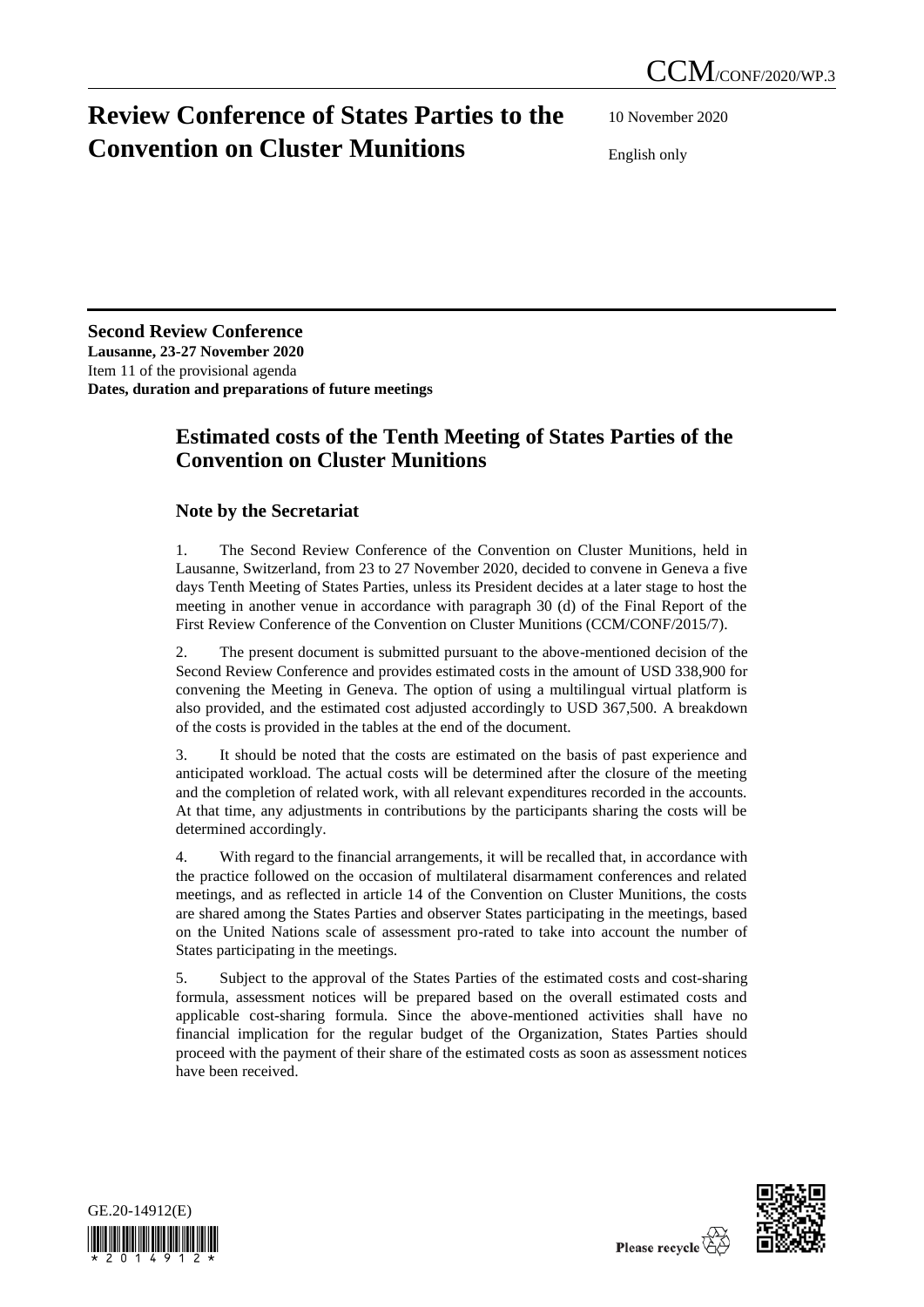| Dates to be held:                                  | 2021 Tenth Meeting of the States Parties to the Convention on Cluster Munitions<br>Location Geneva, September, October or November 2021 (TBD) (5 days without summary records) |                                           |                                                                                       |                                    |                                              |                                                 |                               |                          |
|----------------------------------------------------|--------------------------------------------------------------------------------------------------------------------------------------------------------------------------------|-------------------------------------------|---------------------------------------------------------------------------------------|------------------------------------|----------------------------------------------|-------------------------------------------------|-------------------------------|--------------------------|
| <b>Conference-servicing items</b>                  | <b>Meeting</b><br>Servicing*<br>\$                                                                                                                                             | Pre-session<br>documentation *<br>\$      | In-session<br>documentation *<br>\$                                                   | <b>Summary</b><br>records $*$<br>S | <b>Post-session</b><br>documentation *<br>\$ | <b>Support Services</b><br>requirements *<br>\$ | Other<br>requirements *<br>\$ | Total <sup>*</sup><br>\$ |
| <b>Interpretation and</b>                          |                                                                                                                                                                                |                                           |                                                                                       |                                    |                                              |                                                 |                               |                          |
| meeting servicing                                  | 92,800                                                                                                                                                                         |                                           |                                                                                       |                                    |                                              |                                                 |                               | 92,800                   |
| <b>Translation of documentation</b>                |                                                                                                                                                                                | 154,500                                   | 6,400                                                                                 |                                    | 22,600                                       |                                                 |                               | 183,500                  |
| Support Services requirements $^{1/}$              |                                                                                                                                                                                |                                           |                                                                                       |                                    |                                              | 4,000                                           |                               | 4,000                    |
| Other requirements $^{2/}$                         |                                                                                                                                                                                |                                           |                                                                                       |                                    |                                              |                                                 | 56,300                        | 56,300                   |
| <b>Total</b>                                       | 92,800                                                                                                                                                                         | 154,500                                   | 6,400                                                                                 | ä,                                 | 22,600                                       | 4,000                                           | 56,300                        | 336,600                  |
| $*$ - at US\$                                      |                                                                                                                                                                                |                                           |                                                                                       |                                    |                                              |                                                 |                               |                          |
|                                                    |                                                                                                                                                                                |                                           | A. Total conference-servicing requirements (inclusive of 13% programme support costs) |                                    |                                              |                                                 |                               | 336,600                  |
|                                                    |                                                                                                                                                                                | B. Non-conference-servicing requirements: |                                                                                       |                                    |                                              |                                                 |                               |                          |
|                                                    |                                                                                                                                                                                | 1. Equipment and Supplies                 |                                                                                       |                                    |                                              |                                                 |                               | 2,000                    |
|                                                    |                                                                                                                                                                                |                                           |                                                                                       | Sub-total:                         |                                              |                                                 |                               | 2,000                    |
|                                                    |                                                                                                                                                                                |                                           | Programme support costs @ 13% of B                                                    |                                    |                                              |                                                 |                               | 300                      |
|                                                    |                                                                                                                                                                                |                                           |                                                                                       |                                    | Total B:                                     |                                                 |                               | 2,300                    |
|                                                    |                                                                                                                                                                                |                                           |                                                                                       |                                    | Grand total (rounded) A+B:                   |                                                 |                               | 338,900                  |
| $1/Sound technician/recording (2 x 5 days) $4,000$ |                                                                                                                                                                                |                                           |                                                                                       |                                    |                                              |                                                 |                               |                          |

2/ Documents control officer (1 x 5 days)  $s1$ , 500; rental of computer and printer for 5 days  $s10$ <br>assistance provided for accounting services and administration of financial resources \$18,000.

**2**